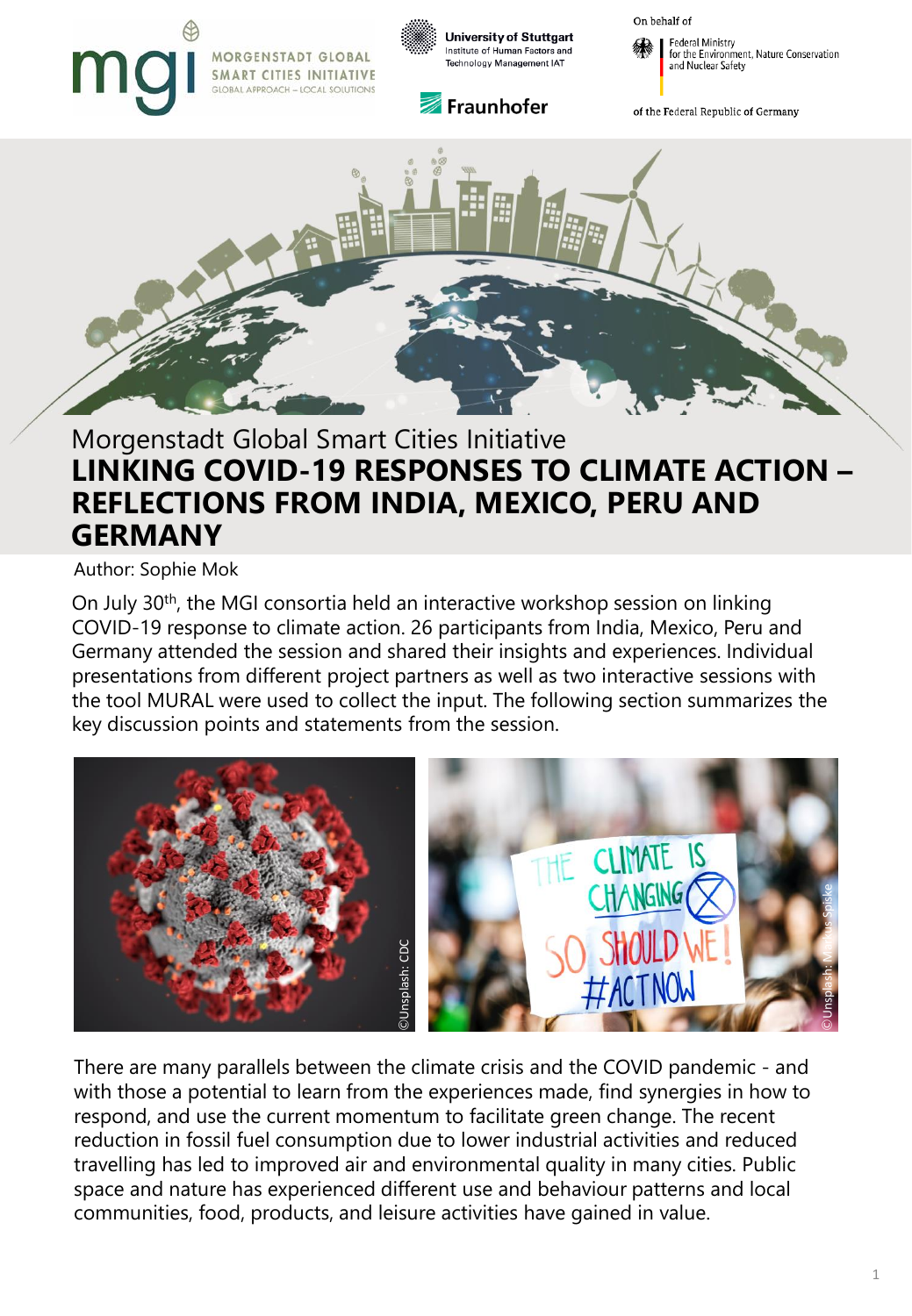



Fraunhofer





of the Federal Republic of Germany

# Morgenstadt Global Smart Cities Initiative **LINKING COVID-19 RESPONSES TO CLIMATE ACTION**



On the other side, the COVID crisis has increased budget constraints and social problems like strong increases in unemployment, which might pose challenges to future climate adaptation and mitigation projects. It has shed new light on problems such as inequality, corruption and low resilience of certain sectors and districts. Especially informal economies and poor regions with lacking access to basic services show low abilities to cope with and adapt to risks (in the case of COVID-19 by staying at home or implementing sanitary and social distancing measures). Moreover, cultural and social challenges arise with many people having to suddenly deal with new routines and strict regulations, adapt to remote working and home schooling, as well as the restrictions in meeting friends and family – behavioural changes and limitations, which have not been imaginable at the beginning of the year. Behind this background, this summary reflects on different aspects of urban planning in pandemics and climate crisis, and highlights different levers and intervention areas, which could help tackle both - the Corona as well as the climate crisis.

Table 1 shows the key sectors which were identified as the most impacted ones among the MGI cities. Many of these correspond to the key sectors of the MGI city labs and set the scene for the reflections that follow:

| <b>Sector</b> | <b>COVID-19 impacts</b>                                                                                                                                              |
|---------------|----------------------------------------------------------------------------------------------------------------------------------------------------------------------|
| Mobility*     | less person transport, no connection between different regions in the country,<br>increased local retail and logistics, shift from public to private transport modes |
| Tourism       | travel warnings and restrictions, impacts on the cultural industry and<br>gastronomy, huge financial and job losses.                                                 |
| Health        | pressure on existing health infrastructure and personal, up to the level of<br>hospital collapse                                                                     |
| Economy       | unemployment growth, role of informal economy, increasing rate of<br>homeoffice                                                                                      |
| Education     | closure of education institutes, homeschooling, remote schooling                                                                                                     |
| Energy*       | lower industrial production and consumption, increased electricity<br>consumption in residential areas                                                               |
| Water*        | increased demand for water, impacts on water infrastructure and management                                                                                           |

*Table 1: Most impacted sectors in the MGI cities Kochi, Saltillo and Piura. \*Sectors addressed in MGI city labs.*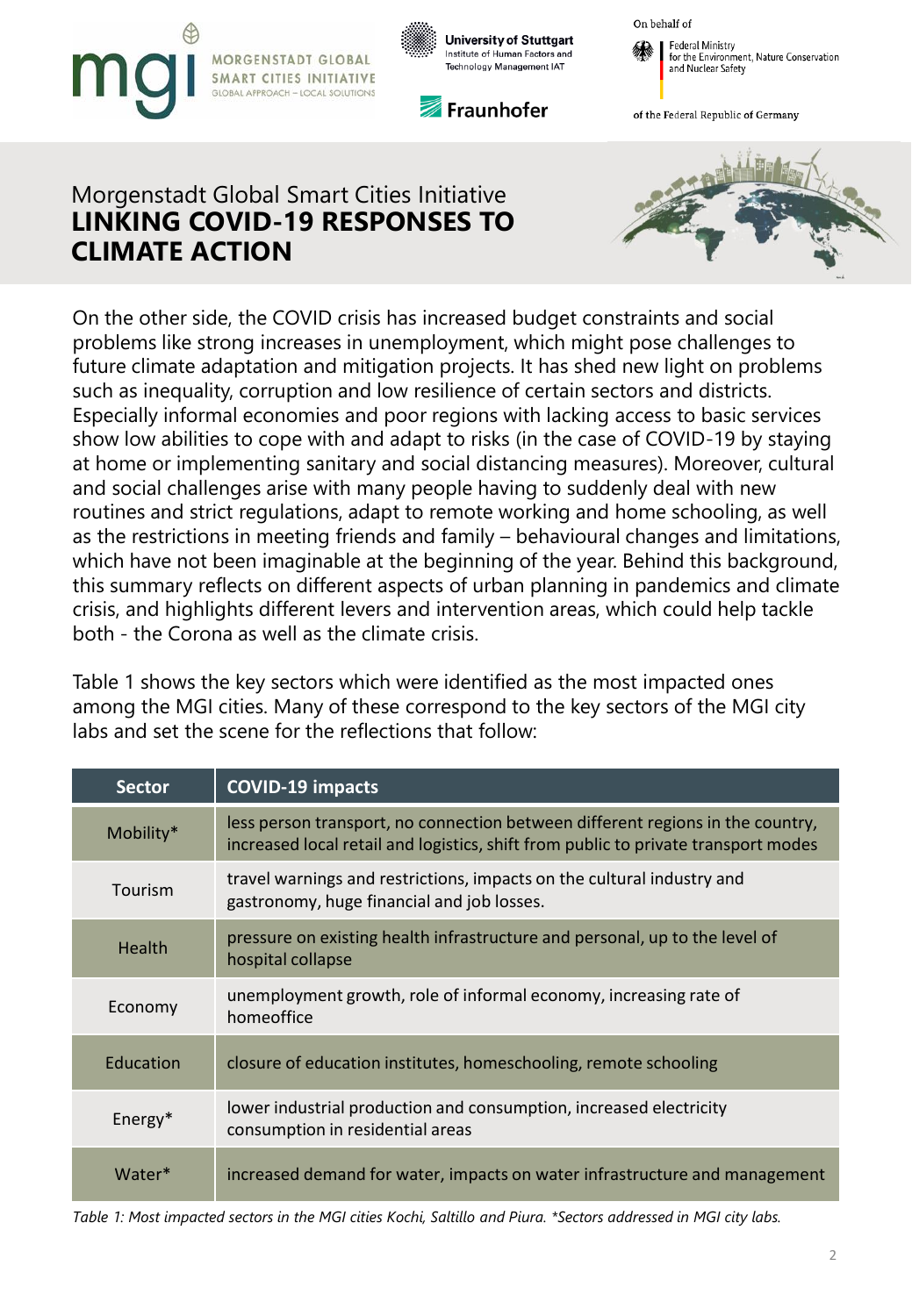







of the Federal Republic of Germany

## Morgenstadt Global Smart Cities Initiative **LEVERS**



### **KNOWLEDGE AND EDUCATION**

Knowledge-based decision-making is central, especially in crisis management. To achieve this, reliable information and knowledge is needed. Furthermore, transparency and knowledge sharing amongst all actors and citizens is seen as key to build trust in science and the resulting policy measures. In the context of COVID-19 this can relate to the trust in medical advice and lockdown as well as hygiene measures. With regards to climate this may refer to climate science, projections and policies. Thereby Education and awareness raising activities have to be targeted at different audiences and population groups and deploy various channels and stakeholder contributions to limit the amount of people who deny the presence of COVID-19 or climate change. On the other hand, new forms of education and knowledge sharing (such as digital tools) are an important new asset to limit and cope with risks such as pandemics, climate change, natural disasters and foster international cooperation. The case of India has also shown that previous experiences and knowledge in dealing with virus and diseases' outbreaks has helped enormously to be more prepared and start soon

with a broad test and tracking strategy in this case. The same holds true for experiences with climate risks and hazards, as flooding.



#### **STAKEHOLDERS AND STRUCTURES**

3 Collective action and response is crucial for good crisis response. This means identifying key stakeholders across all departments, as well as involving academy, government, private companies and citizens in related actions and decision-making. Credible politicians, stronger local government structures, as well as improved communication and coordination between stakeholders from state and municipal level are required to achieve this. This may be strengthened through better technology access, increased transparency, and co-creation platforms where multi-stakeholders can plan together. The city of Saltillo has for example been recognized as one of the best Mexican cities in managing the pandemic, which also comes from its strategy of close collaboration with other municipalities nearby. In August 2020, the University of Piura has organized a similar digital interactive working sessions named "CO-VIDA" where different local actors were invited to co-identify important next steps for the post-COVID development in Piura.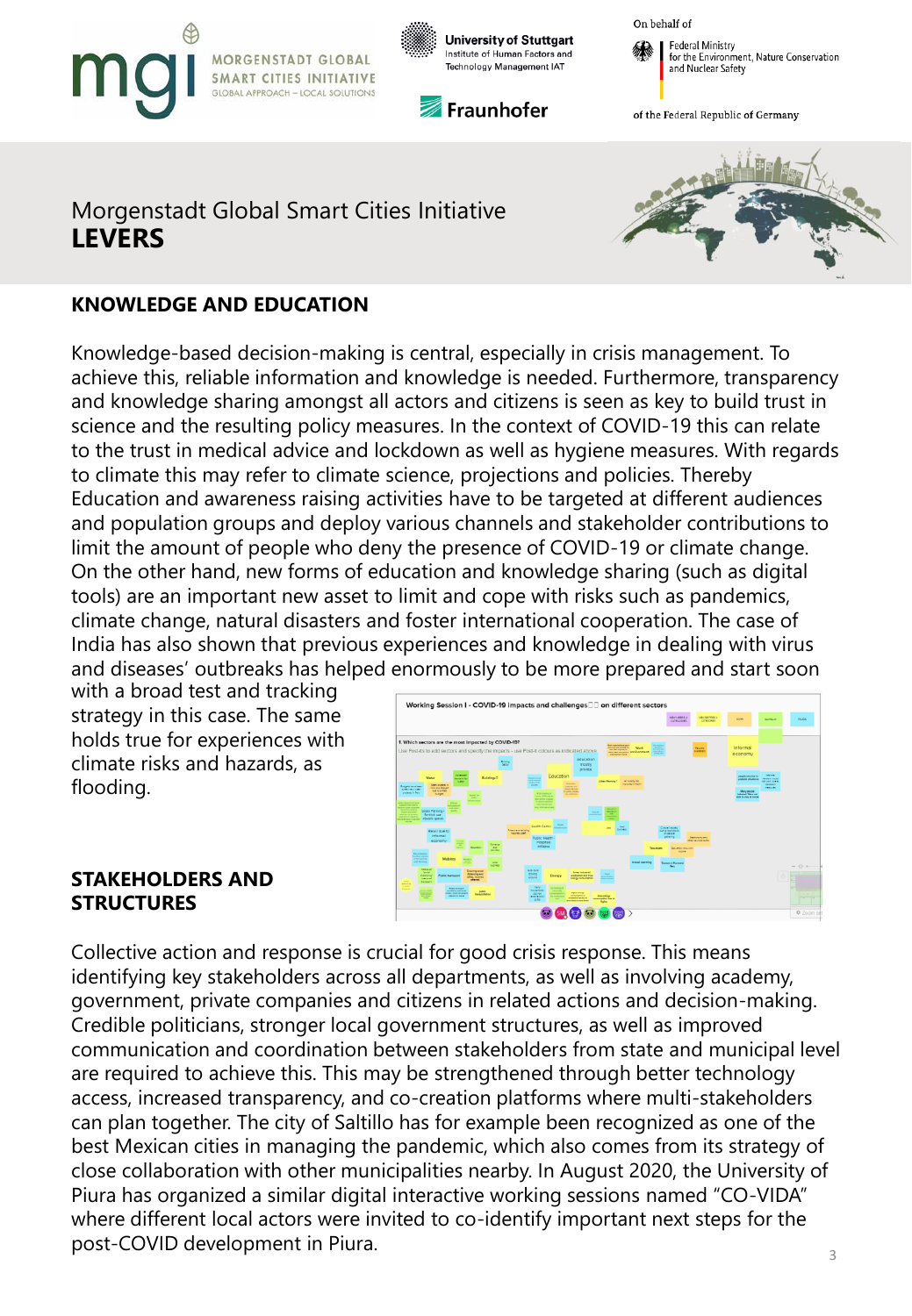





**Federal Ministry** for the Environment, Nature Conservation and Nuclear Safety

of the Federal Republic of Germany

## Morgenstadt Global Smart Cities Initiative **LEVERS**

### **POLICIES**

In terms of policies, better response strategies can be enabled by smart governments, stricter control mechanisms, and less bureaucracy in the public sector. In the context of the COVID-19 situation in the MGI cities it was named that especially policies which ensure hygiene and social distancing, promote (green) employment, and support of new ways of working and living such as home office are currently most needed.

## **FINANCING AND RESOURCES**

Investments in water and sanitary infrastructure to improve public hygiene have been named as important lever to combat COVID-19, alongside with the provision of sanitizers and drinking water, especially to informal settlements. Furthermore, low budgets in the health sector have been identified as important challenge. Lastly, financial aid and economic relief plans should be focused on supporting and creating more sustainable projects and structures, which could help achieving long-term benefits and contribute to greener and more resilient urban systems for the future. However, it has been stated that financial programmes often focus on fast recovery to go back to "business as usual", which is a lost opportunity for sustainable transformation. **Example 18 and 18 and 18 and 18 and 18 and 18 and 18 and 18 and 18 and 18 and 18 and 18 and 18 and 18 and 18 and 18 and 18 and 18 and 18 and 18 and 18 and 18 and 18 and 18 and 18 and 18 an** 



### **DIGITALIZATION**

Both in terms of pandemic crisis, as well as climate change mitigation and adaptation, digitalization can be a great lever. A better ICT infrastructure is perceived as important opportunity to better connect different sectoral solutions, facilitate response mechanisms and build knowledge and capacity. For this potential to become reality, broad connectivity, access to the internet in all regions, as well as more widespread literacy on how to use digital tools and methods has to be established. Digitalization strategies in municipalities and public services can be an important first step in that direction. Also, sector-based solutions, such as digitalizing public healthcare systems, monitoring of water availability and quality, as well as supporting remote working and digital income activities have been named as promising opportunities.

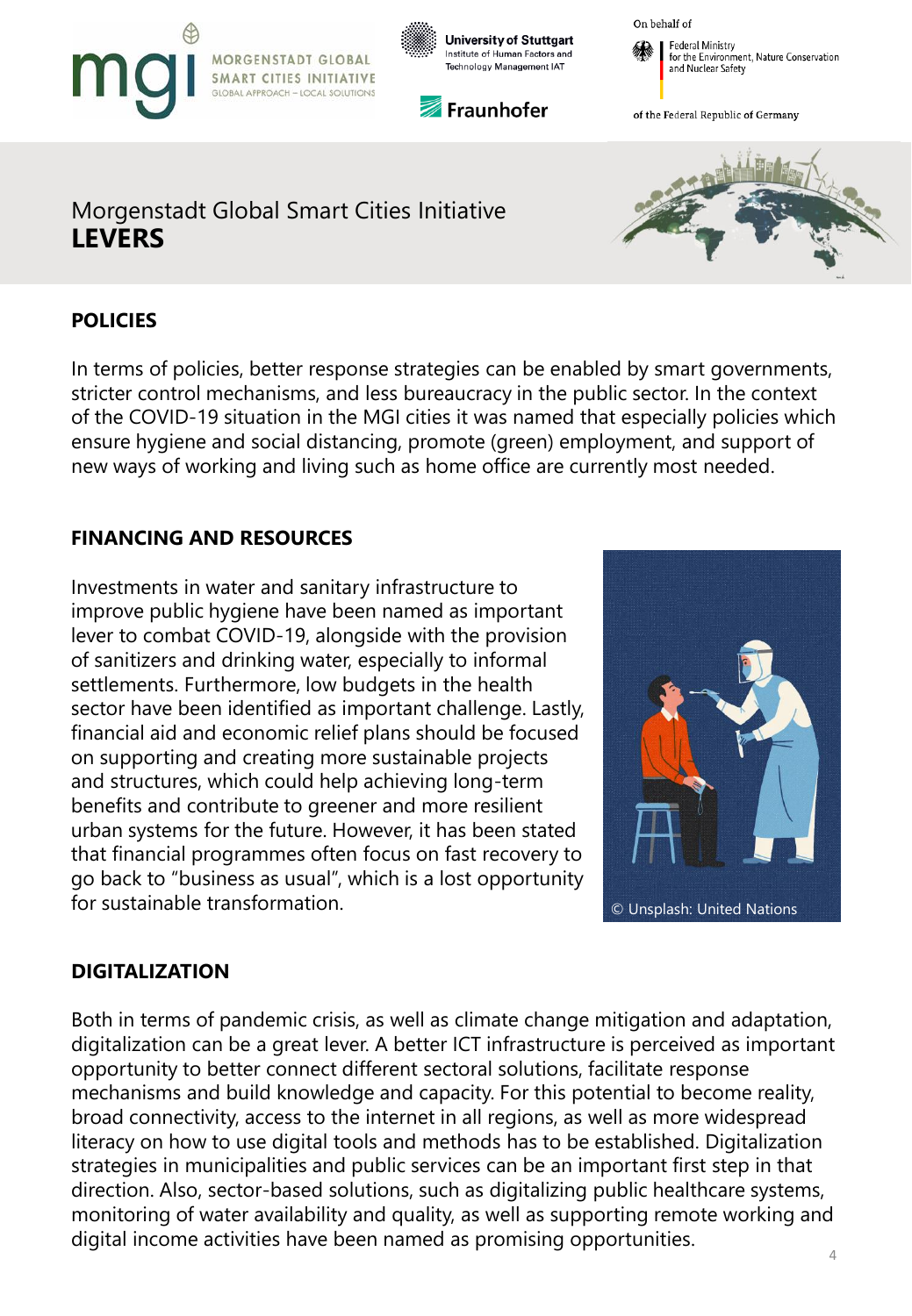







of the Federal Republic of Germany

# Morgenstadt Global Smart Cities Initiative **INTERVENTION AREAS**



## **STRONG COMMUNITIES AND NEIGHBORHOODS**

Strong communities and neighborhoods play an important role in risk and disaster response, both due to pandemics or climate hazards. They can be part in implementing and maintaining adaptation measures, as well as to spread important information and take care of vulnerable groups. In all three MGI cities, the presence of local community leaders or networks (on neighbourhood and ward level), has helped to strengthen communication and joint actions on the local level, as well as in representing local communities on the municipal level. From an infrastructural point of view, the (multifunctional) use of streets and open spaces for public activities, as well as the presence of local and decentralized supply structures (small shops instead of large shopping centers) are seen as beneficial for building strong communities. Furthermore, digital tools such as communication groups via WhatsApp or community platforms as "Nebenan" in Germany can help in connecting people.

#### **CYCLING AND WALKING**

Cycling and walking are among the most climate friendly mobility options, at the same time they allow social distancing and avoidance of closed rooms during pandemic situations. Under the COVID situation many cities have used the opportunity to implement temporary biking lanes to encourage the uptake of environmentally friendly and safe transport means, as for example Berlin, Brussels, Milan, and Columbia. Other measures named included the introduction of bicycle taxis and a general redesign of cities to shorten travel distances.

#### **SAFE AND ATTRACTIVE PUBLIC TRANSPORT**

Improved and attractive public transport (e.g. in terms of reliability, capacity, cleanliness, hygiene and safety) is important to incentivize climate-friendly mobility behaviour.

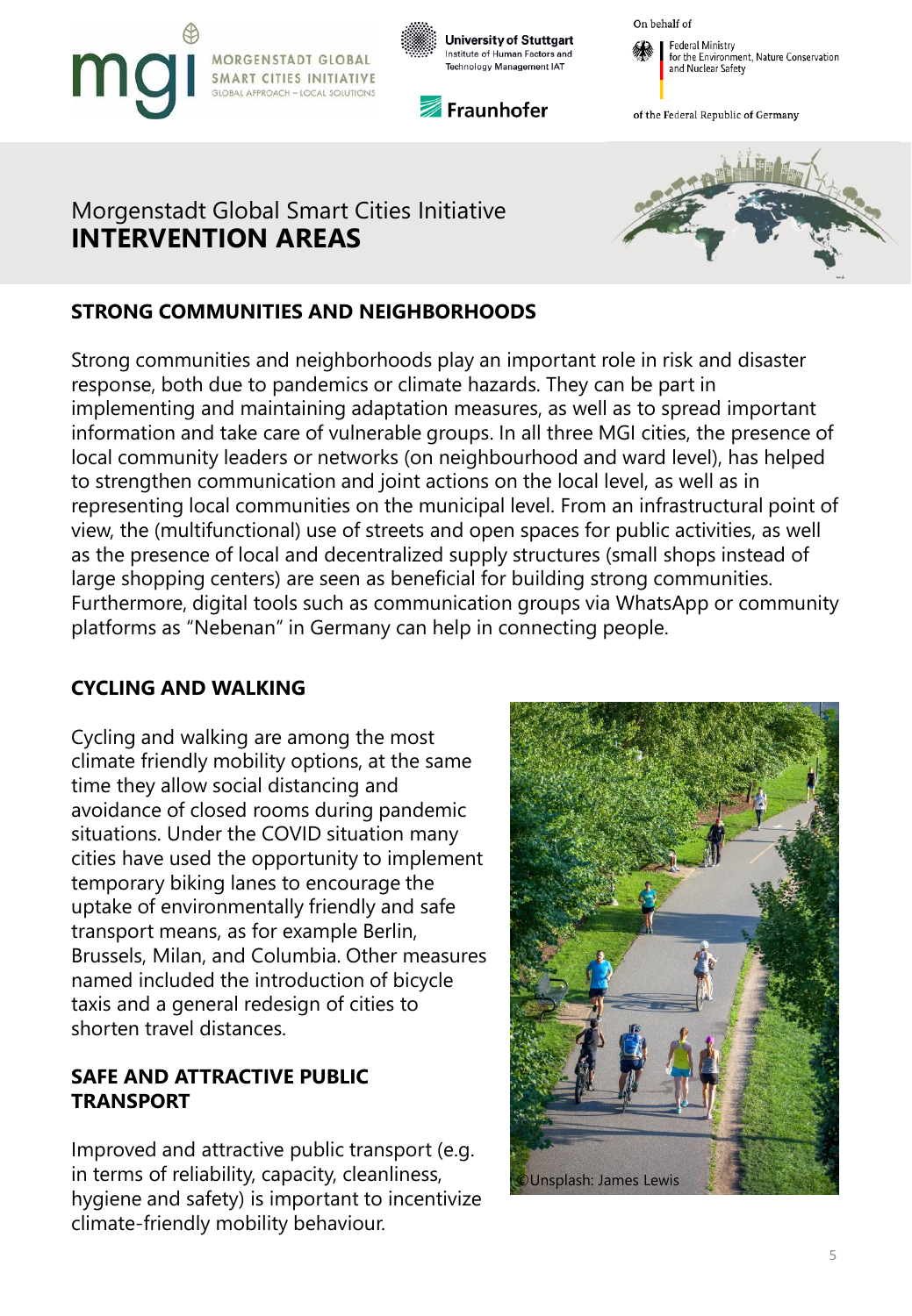







of the Federal Republic of Germany

# Morgenstadt Global Smart Cities Initiative **INTERVENTION AREAS**



Many of these aspects become even more important and conflicting during pandemic situations, as people start avoiding public transport. Here safety aspects need to be ensured, e.g. how to achieve social distancing and hygiene through measures like mandatory facial masks. Different cities and countries have taken these aspects up in their public transport strategies and developed good practices, such as the Netherlands, Madrid and Dublin.



## **LOCAL PRODUCTION AND URBAN FARMING**

Maintaining a robust system of local food and resource production can help cities become more self-sufficient and resilient in times of crisis, as well as reducing emissions and environmental footprints from global supply systems (transport, waste, etc.). The COVID crisis has increased the attention and demand

for local products and regional supply strategies, which may be an important catalyser for creating and strengthening local value chains in the long run. Food system analysis, rainwater harvesting, open-air markets, terrace and organic farming, as well as emerging technologies like vertical farming and aquaponics have been named as measures, which can contribute to more resilient local production and supply structures.

#### **MULTIFUNCTIONAL PUBLIC GREEN SPACE**

High quality green spaces are an important measures for cities to mitigate climate risks (such as flooding or urban heat islands) and at the same time improve liveability and attractiveness. Additionally, green spaces help to reduce air pollution, heat stress, and the related vulnerabilities and health risks. During the lockdown, when most indoor activities were restricted, many cities have noted an increased demand for and pressure on public green space. This may increase the priority of recovering green spaces and implementing more green infrastructure in the future. Furthermore, the creation of more multifunctional places with a higher quality, safety, and attractiveness would be a desired positive result.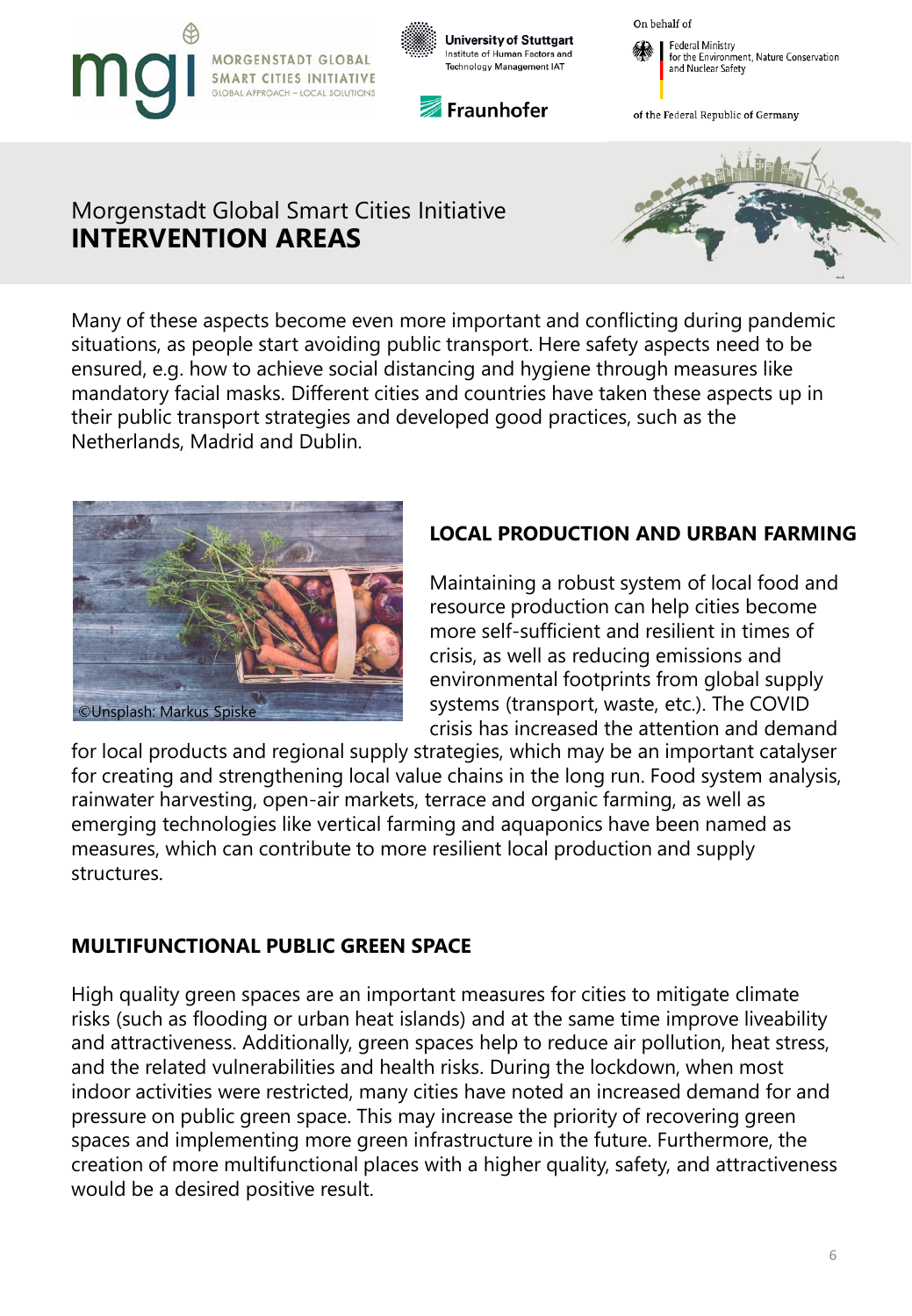



Fraunhofer





of the Federal Republic of Germany

# Morgenstadt Global Smart Cities Initiative **INTERVENTION AREAS**



#### **HOMEOFFICE AND NEW FLEXIBLE WORK**

COVID-19 has severely restricted the range of movement of people during the lockdown. Solutions such as home office and home schooling evidenced that in many sectors much of the work at the office could be done from home. Video conferencing and other forms of digital work have quickly evolved, become mainstream and proven their suitability, which could make permanent presence unnecessary in some sectors. Imagine new neighborhoods or district in which people could work more from home or in closer coworking spaces between grocery stores, hairdressers, snack bars and cafés, to avoid excessive commuting and business travels.



The emergence of office space at home or flexible working spaces, as well as the growth of online activities and digital tools, and contracts that allow for new and flexible arrangements (e.g. working a few days a week in the office and the rest from home) could contribute to this trend. When planned well this can reduce excessive energy consumption and travel needs.

The MGI consortia will further exchange and join forces on these issues in upcoming capacity building activities (as webinars), workshops and the exchange with the wider Morgenstadt network.